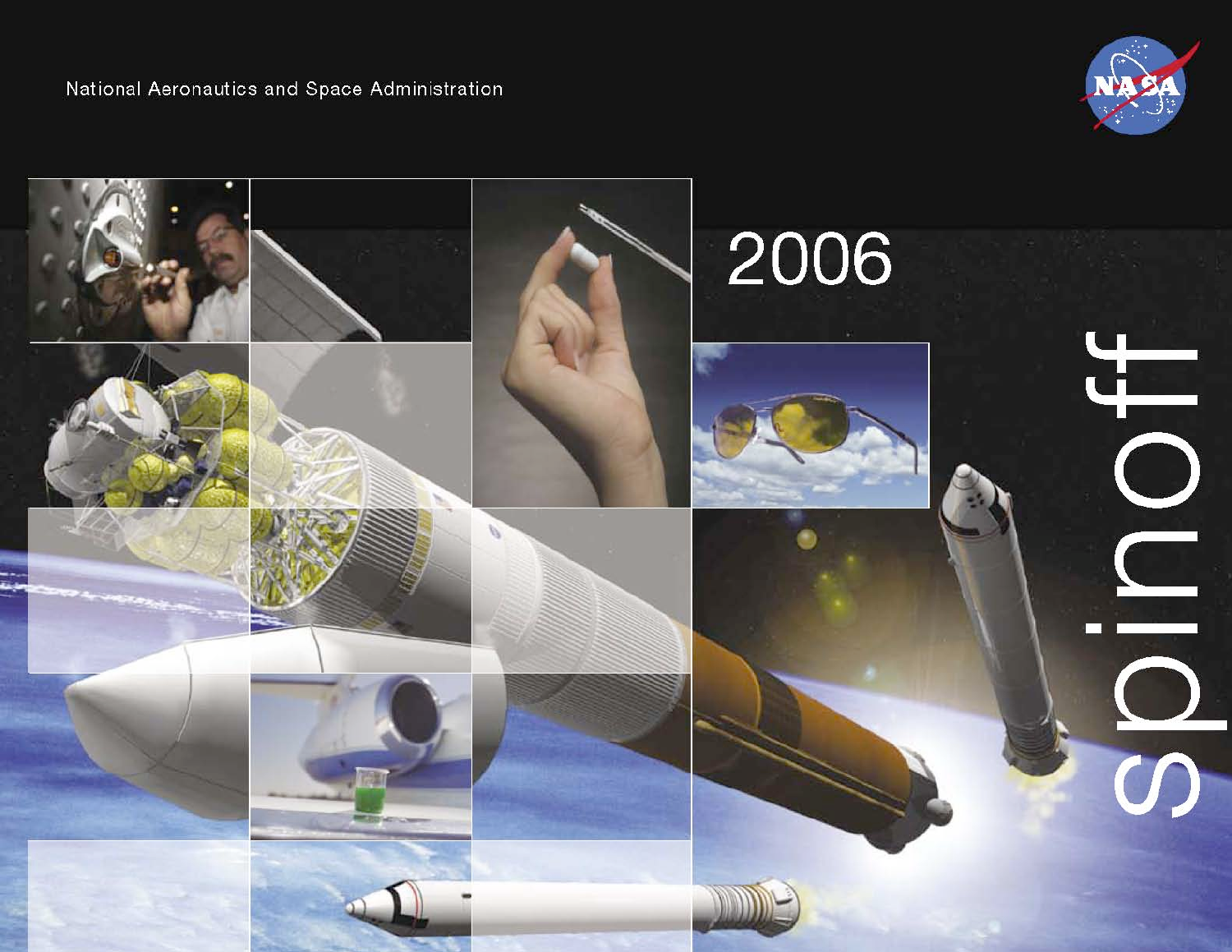## **Laser Mapping for Visual Inspection and Measurement**

## Originating Technology/NASA Contribution

Each space [shuttle](http://www.nasa.gov/mission_pages/shuttle/main/index.html) orbiter has 38 Primary Reaction<br>Control System (PRCS) thrusters to help power<br>and position the vehicle for maneuvers in space,<br>including reentry and establishing Earth orbit. Minor Control System (PRCS) thrusters to help power and position the vehicle for maneuvers in space, including reentry and establishing Earth orbit. Minor flaws in the ceramic lining of a thruster, such as a chip or crack, can cripple the operations of an orbiter in space and jeopardize a mission. The ability to locate, measure, and monitor tiny features in difficult-to-inspect PRCS thrusters improves their overall safety and lifespan.

These thrusters have to be detached and visually inspected in great detail at one of two NASA facilities—the White Sands Test [Facility](http://www.wstf.nasa.gov) or the [Kennedy](http://www.nasa.gov/centers/kennedy/home/index.html) Space Center before and after each mission, which is an expense of both time and money.

## Partnership

Laser [Techniques](http://www.laser-ndt.com) Company, LLC (LTC), of Bellevue, Washington, builds customized laser-based measurement and inspection devices to help improve the safety, reliability, and useful life of high-value, safety-critical equipment and industrial machinery for the commercial, defense, and aerospace industries.

In 2002, James Doyle, president of LTC, successfully demonstrated that a miniature, high-performance laser could locate and map hidden flaws in PRCS thrusters that were smaller than the head of a pin, to an accuracy of 0.0003 inches.

Through the NASA-sponsored [Montana](http://www.techlinkcenter.org/cgi-bin/techlink/index.html) State [University](http://www.techlinkcenter.org/cgi-bin/techlink/index.html) TechLink Center, Doyle delivered a presentation of his work at White Sands, which led to the issuance of a NASA contract to build a full-scale, portable, in situ thruster mapping system.

The project was successful, resulting in the development of an automated laser-based scanning system that included a miniature, high-performance laser sensor. With the scanning laser system, the area of a thruster can be quickly inspected and mapped, providing technicians with



James Doyle, Laser Techniques Company, LLC, president, kneels to examine the thrusters on Space Shuttle Atlantis.

accurate 3-D data for evaluating the ceramic surface condition. The portable laser scanner system was sent to White Sands, where it is used in thruster life-testing projects and routine thruster overhaul and refurbishment programs.

NASA is interested in extending the use of LTC's portable scanning system to on-shuttle applications, enabling inspectors to detect and map flaws in the lining of the thrusters while they are attached to the shuttle. This would be a significant improvement over the current visual methods of inspection, which require removal and shipping of the thrusters.

The successful results of the thruster mapping project resulted in positive exposure of LTC's capabilities to other branches of NASA. Working with the technical staffs of NASA; the United Space Alliance, of Houston; and Hamilton Sundstrand Corporation, of Windsor Locks, Connecticut, LTC developed an automated, laser-based corrosion mapping system for the gas generators used in the auxiliary power units on both the solid rocket boosters

and the main orbiter. This system, which is being put into full production this year, will eliminate the laborious and difficult task of measuring corrosion and pitting on the external surface of the gas generator units.

A significantly more difficult challenge was then presented to LTC by the same group of NASA researchers. As Doyle recalls, "They basically said 'Okay, you did a great job on the external surface of the gas generator unit, but can you build a microsensor that maps the inside surface of the gas generator injector stem? Oh, by the way, its inner diameter is only 0.095 inches, and it is only 3 inches deep!'"

The inside surface of the injector stem is the most difficult area to inspect. Even tiny flaws in the gas generator can result in the condemnation of these expensive parts, and since they are considered flight critical, no flaws can be allowed.

Approximately 4 months after receiving a contract to develop a proof-of-principle gas generator stem-mapping sensor, LTC notified NASA that it was ready to demonstrate the device.

Not only was LTC ahead of schedule, the sensor exceeded the design goals, providing high-resolution, 3-D images of pits as small as 0.005 inches deep. It will be put into full production for inspection of all gas generators during the refurbishment process at the Hamilton Sundstrand facility, in Rockville, Illinois. This system, which will be capable of mapping both the gas generator external surface and the injector stem, will significantly improve the inspection process by automating the onerous task of manually inspecting these critical parts.

The TechLink center provides assistance for small businesses, such as LTC, to get exposure to NASA and the U.S. Department of Defense—a task that is otherwise particularly difficult for small businesses. For LTC, that is all it needed.

To date, LTC has successfully introduced its technology to NASA's Marshall Space Flight Center, Glenn